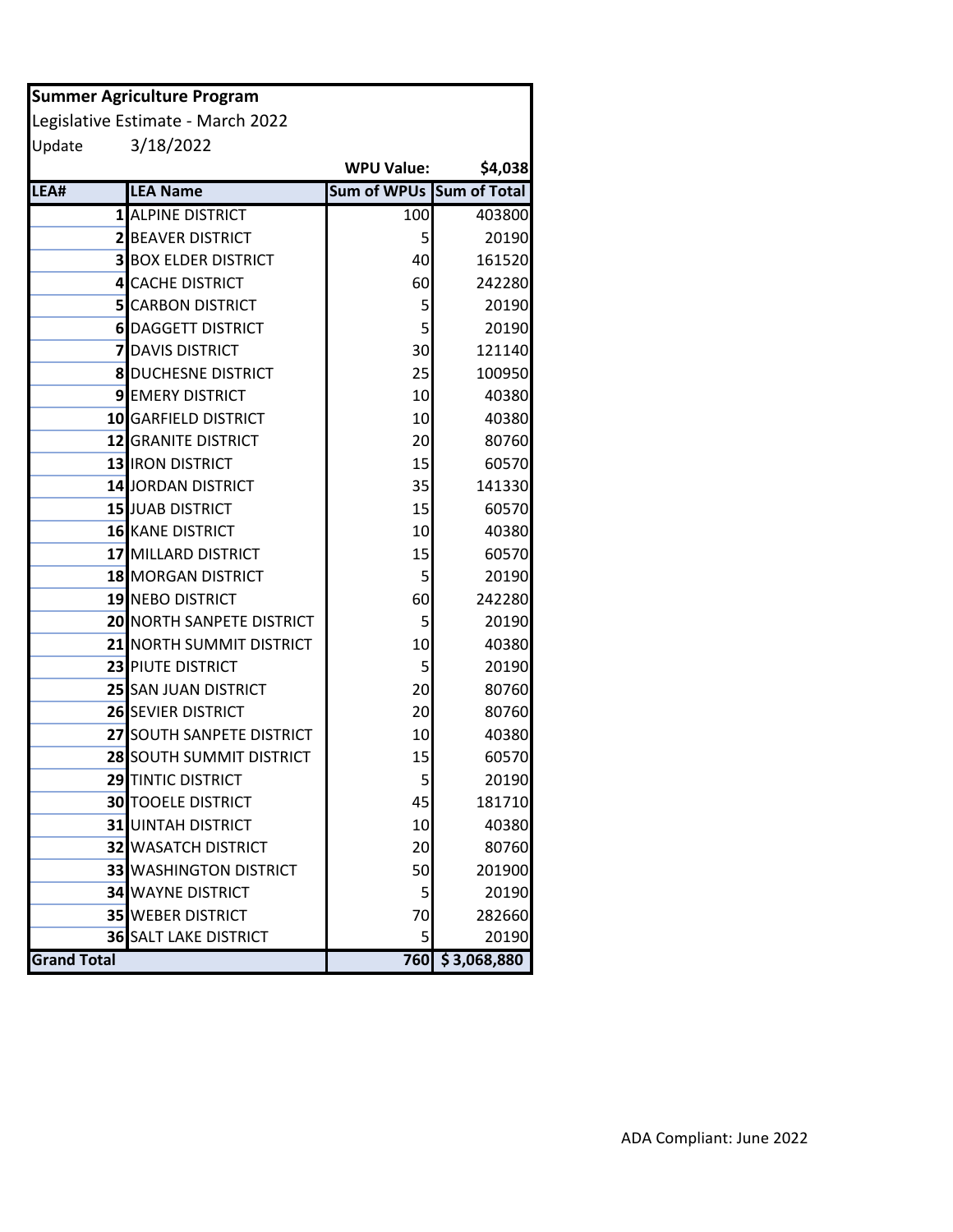|      | <b>Summer Agriculture</b>         |                                  |                     |                     |              |                 |                          |              |
|------|-----------------------------------|----------------------------------|---------------------|---------------------|--------------|-----------------|--------------------------|--------------|
|      | Legislative Estimate - March 2022 |                                  |                     |                     |              |                 | WPU Value:               | \$4,038      |
|      |                                   | Updated: 3/18/2022               |                     |                     |              |                 |                          |              |
|      |                                   |                                  |                     |                     |              |                 |                          |              |
| LEA# | <b>LEA Name</b>                   | <b>School</b>                    | <b>TeacherFName</b> | <b>TeacherLName</b> | <b>Hours</b> | <b>Students</b> | <b>WPUs</b>              | <b>Total</b> |
|      | 1 ALPINE DISTRICT                 | <b>American Fork HS</b>          | Danny               | <b>Blackhurst</b>   | 360          | 35              | $5.00$ \$                | 20,190       |
|      | 1 ALPINE DISTRICT                 | Cedar Valley                     | Maciah              | <b>Jenkins</b>      | 360          | 35              | $5.00$ \$                | 20,190       |
|      | 1 ALPINE DISTRICT                 | Cedar Valley                     | Cody                | Gull                | 360          | 35              | $5.00$ \$                | 20,190       |
|      | 1 ALPINE DISTRICT                 | Lehi HS                          | Colton              | Marble              | 360          | 35              | $5.00$ \$                | 20,190       |
|      | 1 ALPINE DISTRICT                 | Lehi HS                          | Suzanne             | Spencer             | 360          | 35              | $5.00$ \$                | 20,190       |
|      | 1 ALPINE DISTRICT                 | Lehi HS-Willowcreek MS           | Lisa                | Clement             | 360          | 35              | $5.00$ \$                | 20,190       |
|      | 1 ALPINE DISTRICT                 | Lone Peak HS                     | Sabrina             | Sage                | 360          | 35              | $5.00$ \$                | 20,190       |
|      | 1 ALPINE DISTRICT                 | Lone Peak HS                     | Mark                | Jensen              | 360          | 35              | 5.00   \$                | 20,190       |
|      | 1 ALPINE DISTRICT                 | <b>Mountain View</b>             | Lena                | Baadsgaard          | 360          | 35              | $5.00$ \$                | 20,190       |
|      | 1 ALPINE DISTRICT                 | <b>Mountain View</b>             | Cash                | Williams            | 360          | 35              | $5.00$ \$                | 20,190       |
|      | 1 ALPINE DISTRICT                 | Orem HS                          | Ashley              | Jensen              | 360          | 35              | $5.00$ \$                | 20,190       |
|      | 1 ALPINE DISTRICT                 | Orem HS                          | George              | Wardell             | 360          | 35              | $5.00$ \$                | 20,190       |
|      | 1 ALPINE DISTRICT                 | <b>Pleasant Grove HS</b>         | Hannah              | Wardell             | 360          | 35              | $5.00 \mid \overline{5}$ | 20,190       |
|      | 1 ALPINE DISTRICT                 | Skyridge HS                      | <b>Bret</b>         | Lamb                | 360          | 35              | $5.00$ \$                | 20,190       |
|      | 1 ALPINE DISTRICT                 | Skyridge HS                      | Colby               | Smith               | 360          | 35              | $5.00$ \$                | 20,190       |
|      | 1 ALPINE DISTRICT                 | Skyridge HS                      | Nicole              | Hopkins             | 360          | 35              | $5.00$ \$                | 20,190       |
|      | 1 ALPINE DISTRICT                 | <b>Timpanogos HS</b>             | Hope                | Blackburn           | 360          | 35              | $5.00$ \$                | 20,190       |
|      | 1 ALPINE DISTRICT                 | <b>Westlake HS</b>               | Jayden              | <b>Beagley</b>      | 360          | 35              | $5.00$ \$                | 20,190       |
|      | 1 ALPINE DISTRICT                 | Westlake HS                      | Michael             | Gowans              | 360          | 35              | $5.00$ \$                | 20,190       |
|      | 1 ALPINE DISTRICT                 | Westlake HS-Vista Heights MS     | Jeremy              | Scot                | 360          | 35              | $5.00$ \$                | 20,190       |
|      | <b>BEAVER DISTRICT</b>            | <b>Beaver HS</b>                 | Cameron             | Whitaker            | 360          | 35              | $5.00$ \$                | 20,190       |
|      | <b>3 BOX ELDER DISTRICT</b>       | <b>Bear River HS</b>             | Westley             | <b>Burrell</b>      | 360          | 35              | $5.00$ \$                | 20,190       |
|      | <b>3 BOX ELDER DISTRICT</b>       | <b>Bear River HS</b>             | Melissa             | Ingram              | 360          | 35              | $5.00$ \$                | 20,190       |
|      | <b>3 BOX ELDER DISTRICT</b>       | <b>Bear River HS</b>             | TJ                  | Rhodes              | 360          | 35              | $5.00 \mid \xi$          | 20,190       |
|      | <b>3 BOX ELDER DISTRICT</b>       | Bear River HS                    | David               | Shaffer             | 360          | 35              | $5.00  $ \$              | 20,190       |
|      | <b>3 BOX ELDER DISTRICT</b>       | Bear River HS-Park Valley School | Kelly               | Kunzler             | 360          | 35              | 5.00   \$                | 20,190       |
|      | <b>3 BOX ELDER DISTRICT</b>       | Box Elder HS                     | Jason               | Bingham             | 360          | 35              | $5.00$ \$                | 20,190       |
|      | <b>3 BOX ELDER DISTRICT</b>       | <b>Box Elder HS</b>              | Wayne               | <b>Burrell</b>      | 360          | 35              | $5.00 \mid \xi$          | 20,190       |
|      | <b>3 BOX ELDER DISTRICT</b>       | <b>Box Elder HS</b>              | <b>Kris</b>         | Thompson            | 360          | 35              | 5.00   \$                | 20,190       |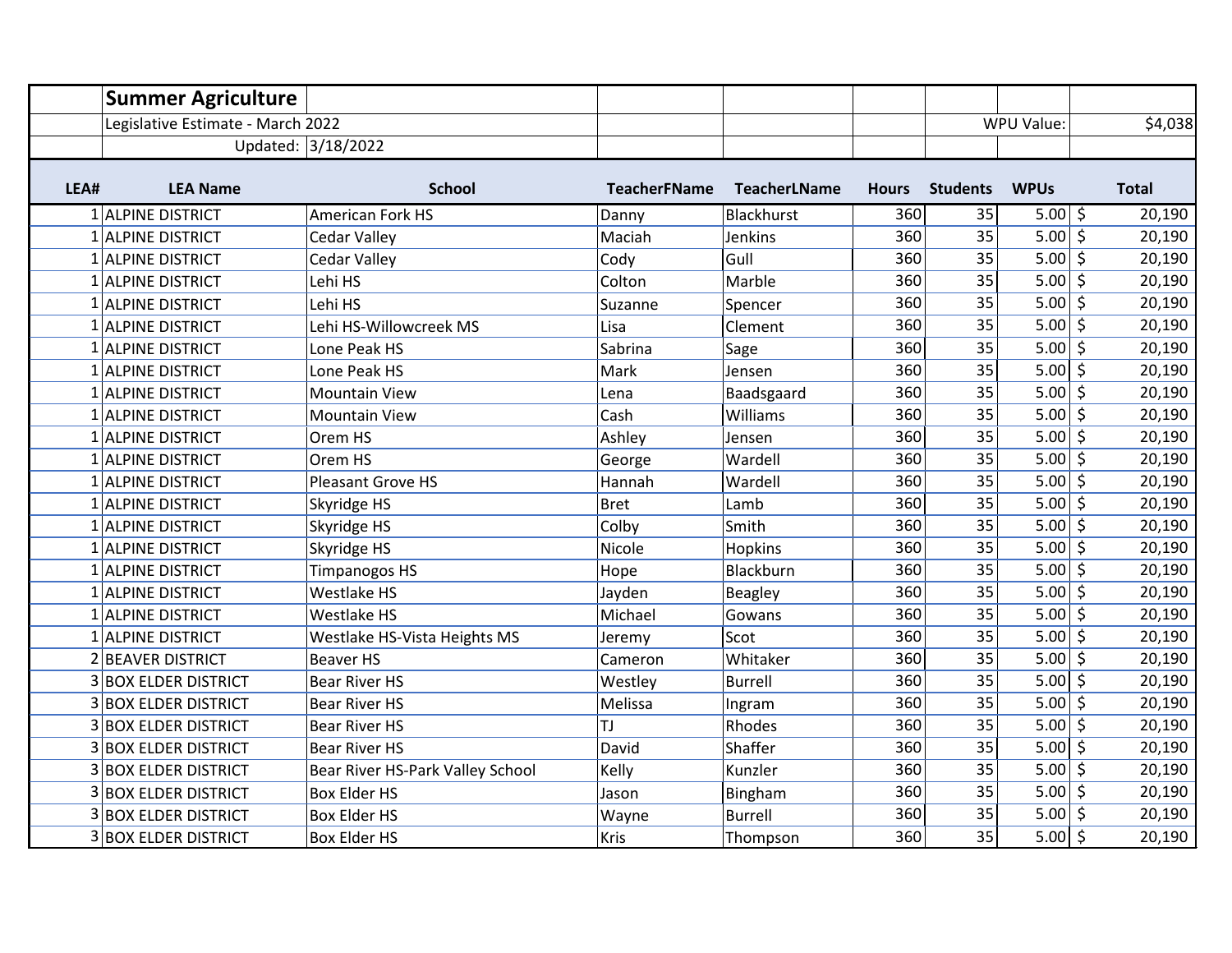|      | <b>Summer Agriculture</b>         |                          |                     |                     |              |                 |                 |              |
|------|-----------------------------------|--------------------------|---------------------|---------------------|--------------|-----------------|-----------------|--------------|
|      | Legislative Estimate - March 2022 |                          |                     |                     |              |                 | WPU Value:      | \$4,038      |
|      |                                   | Updated: 3/18/2022       |                     |                     |              |                 |                 |              |
|      |                                   |                          |                     |                     |              |                 |                 |              |
| LEA# | <b>LEA Name</b>                   | <b>School</b>            | <b>TeacherFName</b> | <b>TeacherLName</b> | <b>Hours</b> | <b>Students</b> | <b>WPUs</b>     | <b>Total</b> |
|      | 4 CACHE DISTRICT                  | Cache HS                 | Zane                | Christensen         | 360          | 35              | $5.00  $ \$     | 20,190       |
|      | 4 CACHE DISTRICT                  | Green Canyon HS          | Mady                | <b>Beutler</b>      | 360          | 35              | $5.00$ \$       | 20,190       |
|      | 4 CACHE DISTRICT                  | <b>Green Canyon HS</b>   | Wyatt               | McDaniel            | 360          | 35              | $5.00$ \$       | 20,190       |
|      | 4 CACHE DISTRICT                  | <b>Green Canyon HS</b>   | Tiffany             | Frank               | 360          | 35              | $5.00$ \$       | 20,190       |
|      | 4 CACHE DISTRICT                  | Green Canyon HS          | Jared               | <b>Storrs</b>       | 360          | 35              | $5.00$ \$       | 20,190       |
|      | 4 CACHE DISTRICT                  | <b>Mountain Crest HS</b> | Megan               | Haslam              | 360          | 35              | $5.00$ \$       | 20,190       |
|      | 4 CACHE DISTRICT                  | <b>Mountain Crest HS</b> | Tyrell              | Stephens            | 360          | 35              | $5.00$ \$       | 20,190       |
|      | 4 CACHE DISTRICT                  | <b>Mountain Crest HS</b> | Allie               | Wallentine          | 360          | 35              | $5.00$ \$       | 20,190       |
|      | 4 CACHE DISTRICT                  | Ridgeline                | Rebecca             | Leonard             | 360          | 35              | $5.00$ \$       | 20,190       |
|      | 4 CACHE DISTRICT                  | Ridgeline                | Shyanne             | Ovard               | 360          | 35              | $5.00$ \$       | 20,190       |
|      | 4 CACHE DISTRICT                  | <b>Sky View HS</b>       | Clinton             | Aston               | 360          | 35              | $5.00  $ \$     | 20,190       |
|      | 4 CACHE DISTRICT                  | <b>Sky View HS</b>       | Janessa             | Richardson          | 360          | 35              | $5.00$ \$       | 20,190       |
|      | <b>5 CARBON DISTRICT</b>          | Carbon HS                | Jacie               | Pressett            | 360          | 35              | $5.00$ \$       | 20,190       |
|      | 6 DAGGETT DISTRICT                | Manila HS                | Malinda             | <b>Broadbent</b>    | 360          | 35              | $5.00$ \$       | 20,190       |
|      | <b>7 DAVIS DISTRICT</b>           | Clearfield HS            | <b>Bruce</b>        | Decker              | 360          | 35              | $5.00$ \$       | 20,190       |
|      | 7 DAVIS DISTRICT                  | Clearfield HS            | Molly               | Wengreen            | 360          | 35              | $5.00$ \$       | 20,190       |
|      | 7 DAVIS DISTRICT                  | Davis HS                 | Alan                | Spaulding           | 360          | 35              | $5.00$ \$       | 20,190       |
|      | 7 DAVIS DISTRICT                  | Layton HS                | Shadd               | Allsup              | 360          | 35              | $5.00$ \$       | 20,190       |
|      | 7 DAVIS DISTRICT                  | <b>Woods Cross HS</b>    | Megan               | <b>Teerlink</b>     | 360          | 35              | $5.00$ \$       | 20,190       |
|      | 7 DAVIS DISTRICT                  | Syracuse HS              | Doug                | <b>Stokes</b>       | 360          | 35              | $5.00$ \$       | 20,190       |
|      | 8 DUCHESNE DISTRICT               | Altamont HS Moon Lake    | Monica              | Wells               | 360          | 35              | $5.00 \mid \xi$ | 20,190       |
|      | <b>8 DUCHESNE DISTRICT</b>        | Duchesne HS              | Joe                 | Johnson             | 360          | 35              | $5.00$ \$       | 20,190       |
|      | <b>8 DUCHESNE DISTRICT</b>        | Tabiona HS               | Ty                  | Price               | 360          | 35              | 5.00   \$       | 20,190       |
|      | 8 DUCHESNE DISTRICT               | Union HS / Roosevelt     | Jim                 | Freston             | 360          | 35              | $5.00 \mid \xi$ | 20,190       |
|      | 8 DUCHESNE DISTRICT               | Union HS / Roosevelt     | Cheyenne            | Reid                | 360          | 35              | $5.00  $ \$     | 20,190       |
|      | 9 EMERY DISTRICT                  | <b>Emery HS</b>          | Justin              | Thornley            | 360          | 35              | 5.00   \$       | 20,190       |
|      | 9 EMERY DISTRICT                  | <b>Green River HS</b>    | Kent                | Nelson              | 360          | 35              | $5.00$ \$       | 20,190       |
|      | 10 GARFIELD DISTRICT              | Panguitch HS             | John                | Garn                | 360          | 35              | $5.00 \mid \xi$ | 20,190       |
|      | 10 GARFIELD DISTRICT              | <b>Bryce Valley HS</b>   | Shakespear          | Dayne               | 360          | 35              | $5.00 \mid \xi$ | 20,190       |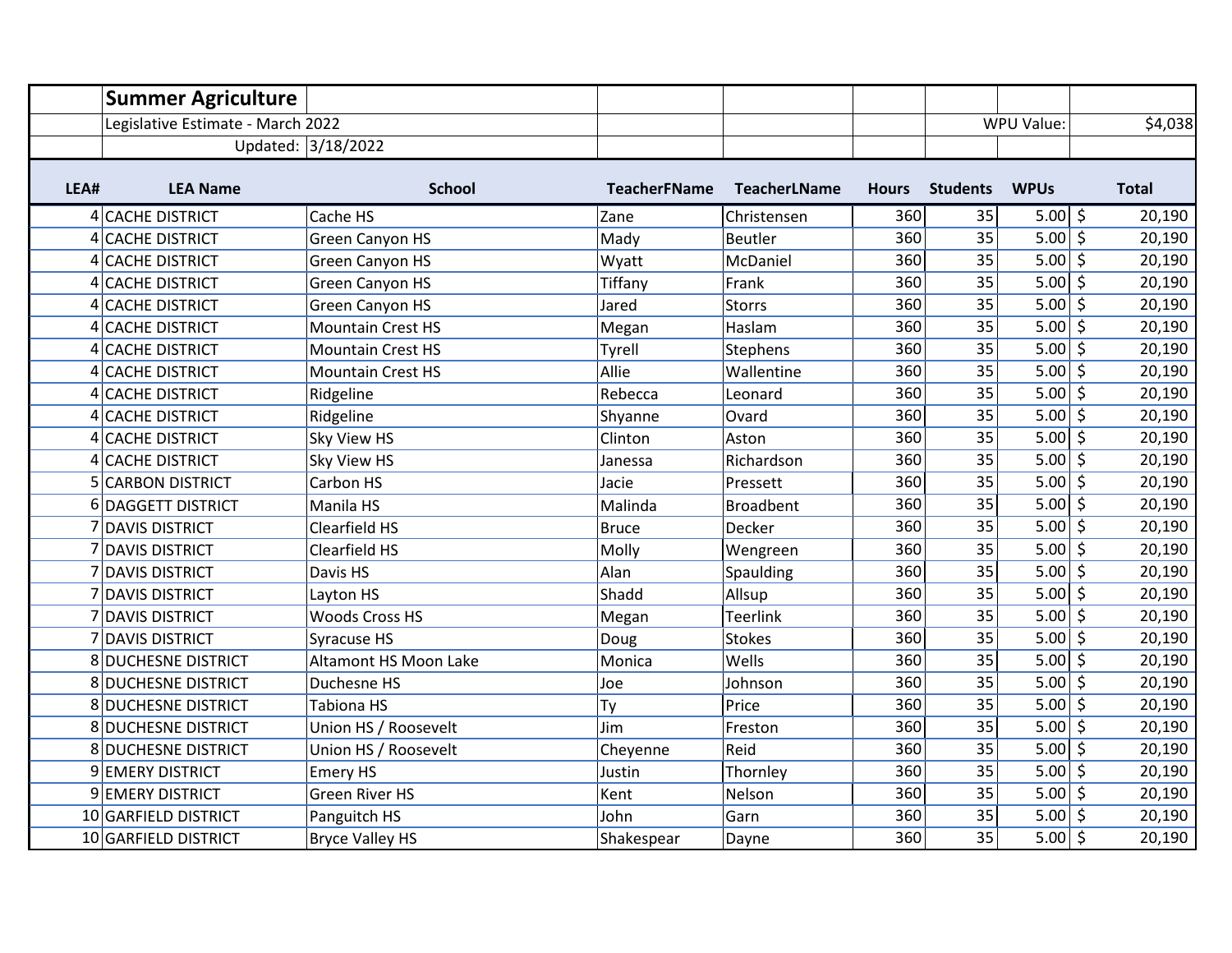|      | <b>Summer Agriculture</b>         |                                    |                     |                     |              |                 |                          |              |
|------|-----------------------------------|------------------------------------|---------------------|---------------------|--------------|-----------------|--------------------------|--------------|
|      | Legislative Estimate - March 2022 |                                    |                     |                     |              |                 | WPU Value:               | \$4,038      |
|      |                                   | Updated: 3/18/2022                 |                     |                     |              |                 |                          |              |
|      |                                   |                                    |                     |                     |              |                 |                          |              |
| LEA# | <b>LEA Name</b>                   | <b>School</b>                      | <b>TeacherFName</b> | <b>TeacherLName</b> | <b>Hours</b> | <b>Students</b> | <b>WPUs</b>              | <b>Total</b> |
|      | 12 GRANITE DISTRICT               | <b>Granite Technical Institute</b> | Kristina            | Hansen              | 360          | 35              | $5.00  $ \$              | 20,190       |
|      | 12 GRANITE DISTRICT               | <b>Granite Technical Institute</b> | Mariah              | Deeben              | 360          | 35              | $5.00 \mid \xi$          | 20,190       |
|      | 12 GRANITE DISTRICT               | <b>Granite Technical Institute</b> | <b>Bailey</b>       | Paxman              | 360          | 35              | $5.00$ \$                | 20,190       |
|      | 12 GRANITE DISTRICT               | <b>Granite Technical Institute</b> | Jonathon            | Tuttle              | 360          | 35              | $5.00$ \$                | 20,190       |
|      | 13 <b>IRON DISTRICT</b>           | Canyon View HS                     | Tiffani             | Knowles             | 360          | 35              | $5.00$ \$                | 20,190       |
|      | 13 <b>IRON DISTRICT</b>           | Cedar HS                           | McKayla             | Plewe               | 360          | 35              | $5.00 \overline{5}$      | 20,190       |
|      | 13 <b>IRON DISTRICT</b>           | Parowan HS                         | Jessica             | Stratton            | 360          | 35              | $5.00$ \$                | 20,190       |
|      | 14 JORDAN DISTRICT                | <b>Cooper Hills</b>                | Katelyn             | <b>Bodily</b>       | 360          | 35              | $5.00$ \$                | 20,190       |
|      | 14 JORDAN DISTRICT                | Jordan ATC-North                   | Wyatt               | Frampton            | 360          | 35              | $5.00$ \$                | 20,190       |
|      | 14 JORDAN DISTRICT                | Jordan ATC-South                   | Sydnee              | Roholt              | 360          | 35              | $5.00$ \$                | 20,190       |
|      | 14 JORDAN DISTRICT                | Herriman HS                        | Myranda             | Brown               | 360          | 35              | $5.00 \mid \overline{5}$ | 20,190       |
|      | 14 JORDAN DISTRICT                | Mountain Ridge HS                  | Alisha              | Neil                | 360          | 35              | $5.00$ \$                | 20,190       |
|      | 14 JORDAN DISTRICT                | <b>Riverton HS</b>                 | Kaylee              | Park                | 360          | 35              | $5.00$ \$                | 20,190       |
|      | 14 JORDAN DISTRICT                | West Jordan HS                     | Kirsten             | Jenson              | 360          | 35              | $5.00$ \$                | 20,190       |
|      | 15 JUAB DISTRICT                  | Juab HS/ Mt nebo                   | Jon                 | Burton              | 360          | 35              | $5.00$ \$                | 20,190       |
|      | <b>15 JUAB DISTRICT</b>           | Juab HS/Mt nebo                    | Tyler               | Ellertson           | 360          | 35              | $5.00$ \$                | 20,190       |
|      | 15 JUAB DISTRICT                  | Juab HS/Mt nebo                    | Melanie             | Brinkerhoff         | 360          | 35              | $5.00$ \$                | 20,190       |
|      | 16 KANE DISTRICT                  | Kanab HS                           | Jeremy              | <b>Button</b>       | 360          | 35              | $5.00 \mid \xi$          | 20,190       |
|      | <b>16 KANE DISTRICT</b>           | Valley HS Long Valley              | Jeff                | Cox                 | 360          | 35              | $5.00$ \$                | 20,190       |
|      | 17 MILLARD DISTRICT               | <b>Delta Technical Center</b>      | Chad                | Warnick             | 360          | 35              | $5.00$ \$                | 20,190       |
|      | 17 MILLARD DISTRICT               | <b>Delta Technical Center</b>      | <b>Kirk</b>         | Willoughby          | 360          | 35              | $5.00$ \$                | 20,190       |
|      | 17 MILLARD DISTRICT               | Millard HS                         | Ben                 | Hunter              | 360          | 35              | 5.00   \$                | 20,190       |
|      | 18 MORGAN DISTRICT                | Morgan HS                          | Hannah              | <b>Branch</b>       | 360          | 35              | 5.00   \$                | 20,190       |
|      | 19 NEBO DISTRICT                  | <b>Maple Mountain HS</b>           | Morgan              | <b>Buhler</b>       | 360          | 35              | $5.00 \mid \xi$          | 20,190       |
|      | 19 NEBO DISTRICT                  | Maple Mountain HS                  | Stewart             | Garlick             | 360          | 35              | $5.00$ \$                | 20,190       |
|      | 19 NEBO DISTRICT                  | Maple Mountain HS                  | Jen                 | Gardner             | 360          | 35              | 5.00   \$                | 20,190       |
|      | 19 NEBO DISTRICT                  | Payson HS                          | Howard              | Houston             | 360          | 35              | $5.00$ \$                | 20,190       |
|      | 19 NEBO DISTRICT                  | Payson HS                          | Justin              | Rindlisbacher       | 360          | 35              | $5.00 \mid \xi$          | 20,190       |
|      | 19 NEBO DISTRICT                  | Salem Hills HS                     | Christina           | Nolasco             | 360          | 35              | $5.00 \mid \xi$          | 20,190       |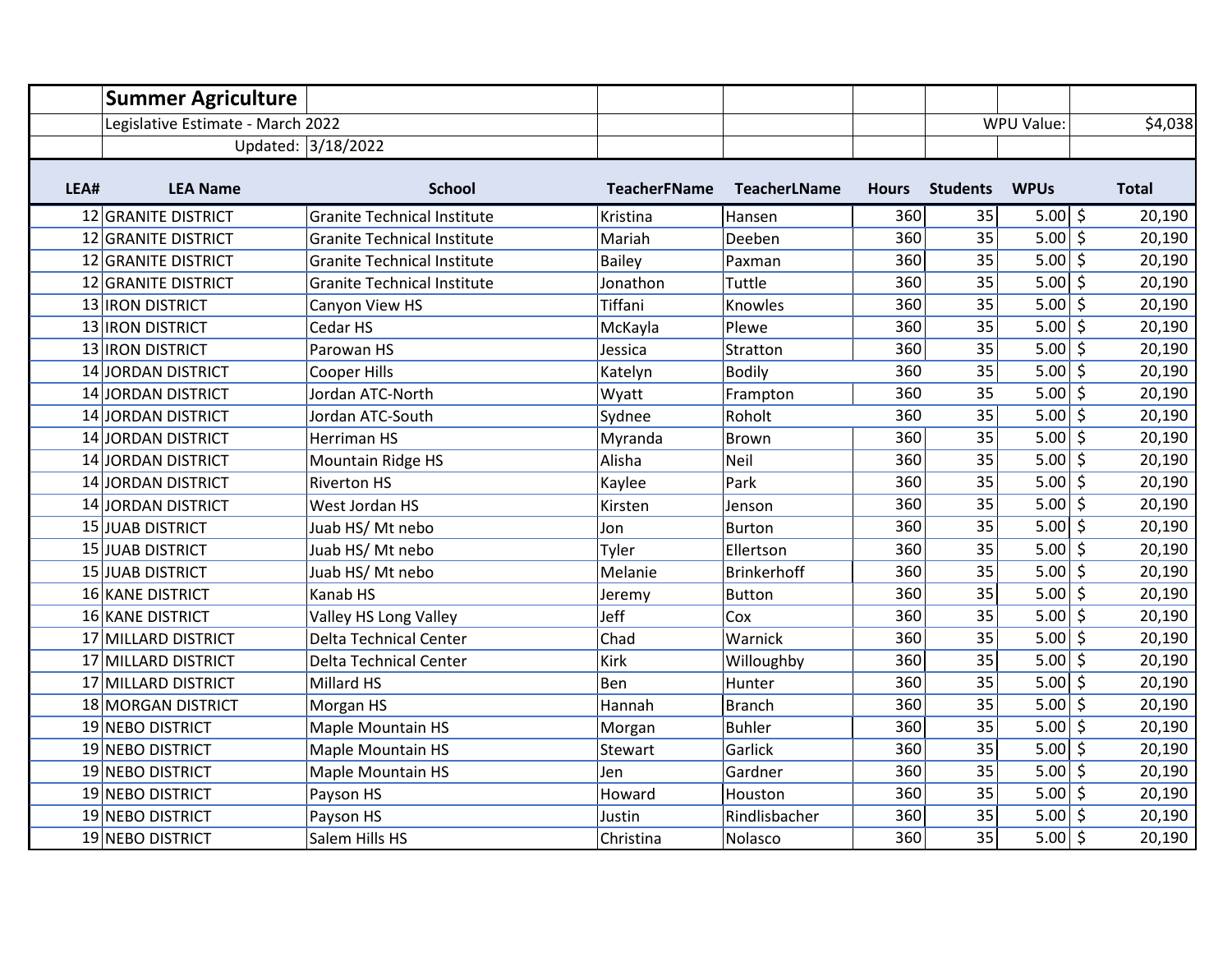|      | <b>Summer Agriculture</b>         |                           |                     |                     |              |                 |                          |              |
|------|-----------------------------------|---------------------------|---------------------|---------------------|--------------|-----------------|--------------------------|--------------|
|      | Legislative Estimate - March 2022 |                           |                     |                     |              |                 | WPU Value:               | \$4,038      |
|      |                                   | Updated: 3/18/2022        |                     |                     |              |                 |                          |              |
|      |                                   |                           |                     |                     |              |                 |                          |              |
| LEA# | <b>LEA Name</b>                   | <b>School</b>             | <b>TeacherFName</b> | <b>TeacherLName</b> | <b>Hours</b> | <b>Students</b> | <b>WPUs</b>              | <b>Total</b> |
|      | 19 NEBO DISTRICT                  | Salem Hills HS            | Brooklyn            | Gentry              | 360          | 35              | 5.00   \$                | 20,190       |
|      | 19 NEBO DISTRICT                  | Salem Hills HS/JHS        | Corey               | Warren              | 360          | 35              | $5.00$ \$                | 20,190       |
|      | 19 NEBO DISTRICT                  | Spanish Fork HS           | Kaylee              | Liddiard            | 360          | 35              | $5.00$ \$                | 20,190       |
|      | 19 NEBO DISTRICT                  | Spanish Fork Junior HS    | Chaleesa            | Warren              | 360          | 35              | $5.00$ \$                | 20,190       |
|      | 19 NEBO DISTRICT                  | Springville HS            | Jacob               | Schelly             | 360          | 35              | $5.00$ \$                | 20,190       |
|      | 19 NEBO DISTRICT                  | Springville HS            | McKayla             | Hallows             | 360          | 35              | $5.00 \overline{5}$      | 20,190       |
|      | 20 NORTH SANPETE DISTRICT         | North Sanpete HS          | Jens                | Andreason           | 360          | 35              | $5.00$ \$                | 20,190       |
|      | 21 NORTH SUMMIT DISTRICT          | <b>North Summit HS</b>    | Shoat               | Roath               | 360          | 35              | $5.00$ \$                | 20,190       |
|      | 21 NORTH SUMMIT DISTRICT          | North Summit HS           | Katie               | Silcox              | 360          | 35              | $5.00$ \$                | 20,190       |
|      | 23 PIUTE DISTRICT                 | Piute HS                  | Morgan              | Hoyt                | 360          | 35              | $5.00$ \$                | 20,190       |
|      | 25 SAN JUAN DISTRICT              | Monticello HS             | LaMarr              | Walker              | 360          | 35              | $5.00 \mid \overline{5}$ | 20,190       |
|      | 25 SAN JUAN DISTRICT              | <b>Monument Valley HS</b> | Terri               | James               | 360          | 35              | $5.00$ \$                | 20,190       |
|      | 25 SAN JUAN DISTRICT              | Albert R. Lyman MS        | Tel                 | Walker              | 360          | 35              | $5.00$ \$                | 20,190       |
|      | 25 SAN JUAN DISTRICT              | San Juan HS               | Jesse               | Jack                | 360          | 35              | $5.00$ \$                | 20,190       |
|      | 26 SEVIER DISTRICT                | North Sevier HS           | Jason               | Goble               | 360          | 35              | $5.00$ \$                | 20,190       |
|      | 26 SEVIER DISTRICT                | <b>Richfield HS</b>       | Deric               | Despain             | 360          | 35              | $5.00$ \$                | 20,190       |
|      | 26 SEVIER DISTRICT                | Richfield HS              | Steven              | Peterson            | 360          | 35              | $5.00$ \$                | 20,190       |
|      | 26 SEVIER DISTRICT                | South Sevier HS           | Kip                 | Hansen              | 360          | 35              | $5.00$ \$                | 20,190       |
|      | 27 SOUTH SANPETE DISTRICT         | <b>Gunnison Valley HS</b> | Jesse               | <b>Burrell</b>      | 360          | 35              | $5.00$ \$                | 20,190       |
|      | 27 SOUTH SANPETE DISTRICT         | Manti HS                  | Michael             | Kilmer              | 360          | 35              | $5.00$ \$                | 20,190       |
|      | 28 SOUTH SUMMIT DISTRICT          | South Summit HS           | Jolene              | Christensen         | 360          | 35              | $5.00 \, \xi$            | 20,190       |
|      | 28 SOUTH SUMMIT DISTRICT          | South Summit HS           | Neil                | Creer               | 360          | 35              | $5.00$ \$                | 20,190       |
|      | 28 SOUTH SUMMIT DISTRICT          | South Summit HS           | Jake                | Woolstenhulme       | 360          | 35              | 5.00   \$                | 20,190       |
|      | 29 TINTIC DISTRICT                | <b>Tintic HS</b>          | Traci               | Warnick             | 360          | 35              | $5.00 \mid \xi$          | 20,190       |
|      | <b>30 TOOELE DISTRICT</b>         | Grantsville HS            | Steve               | <b>Babbitt</b>      | 360          | 35              | $5.00$ \$                | 20,190       |
|      | <b>30 TOOELE DISTRICT</b>         | <b>Grantsville HS</b>     | Ed                  | Johnson             | 360          | 35              | $5.00 \mid \xi$          | 20,190       |
|      | <b>30 TOOELE DISTRICT</b>         | <b>Grantsville HS</b>     | Hollie              | Johnson             | 360          | 35              | $5.00$ \$                | 20,190       |
|      | <b>30 TOOELE DISTRICT</b>         | <b>Stansbury HS</b>       | Laramie             | Paulick             | 360          | 35              | $5.00 \, \xi$            | 20,190       |
|      | <b>30 TOOELE DISTRICT</b>         | <b>Stansbury HS</b>       | Codie               | Miller              | 360          | 35              | $5.00 \mid \xi$          | 20,190       |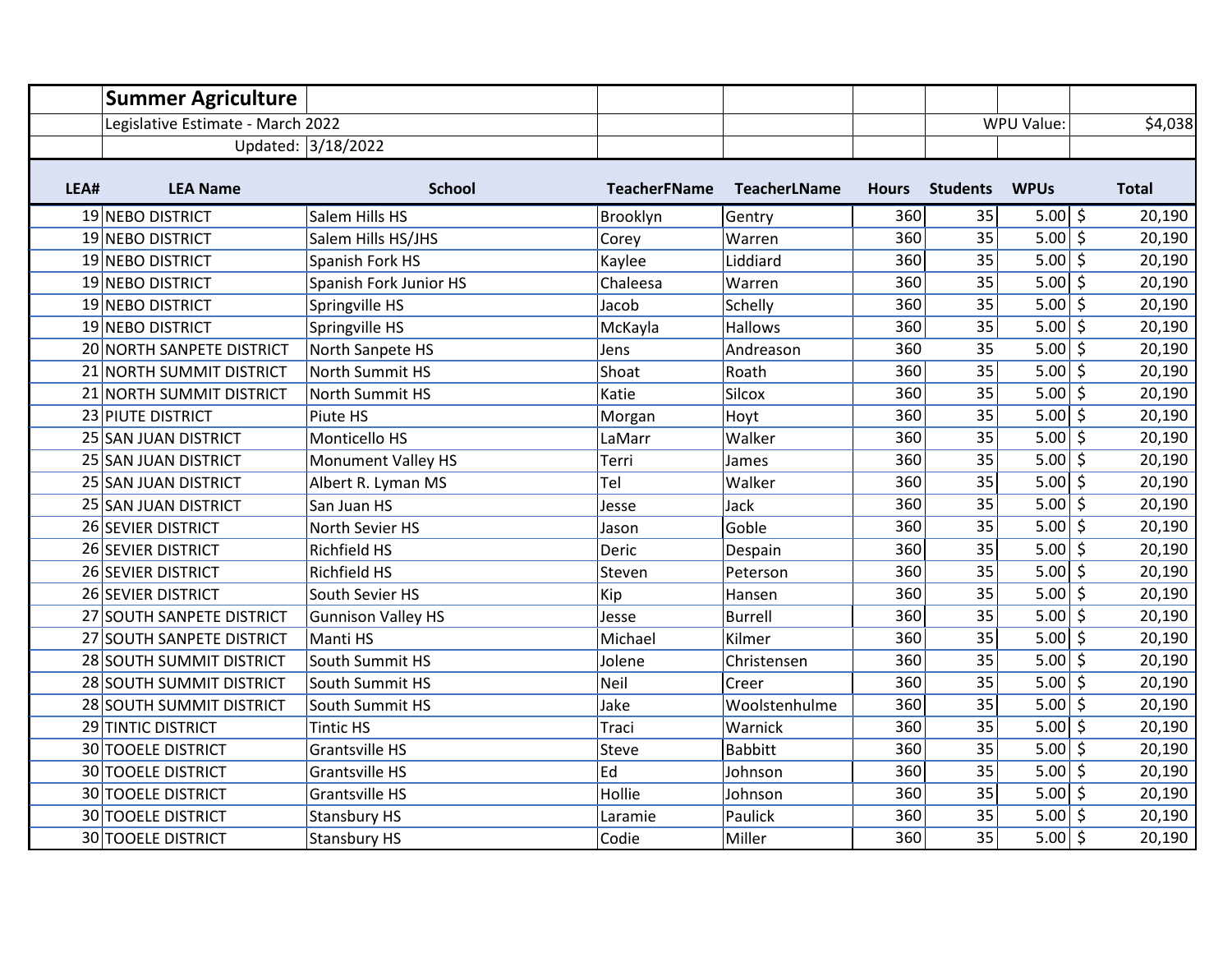|      | <b>Summer Agriculture</b>         |                                   |                     |                     |              |                 |                     |              |
|------|-----------------------------------|-----------------------------------|---------------------|---------------------|--------------|-----------------|---------------------|--------------|
|      | Legislative Estimate - March 2022 |                                   |                     |                     |              |                 | WPU Value:          | \$4,038      |
|      |                                   | Updated: 3/18/2022                |                     |                     |              |                 |                     |              |
| LEA# | <b>LEA Name</b>                   | <b>School</b>                     | <b>TeacherFName</b> | <b>TeacherLName</b> | <b>Hours</b> | <b>Students</b> | <b>WPUs</b>         | <b>Total</b> |
|      | <b>30 TOOELE DISTRICT</b>         | Tooele HS                         | Ty                  | Bevan               | 360          | 35              | $5.00$ \$           | 20,190       |
|      | <b>30 TOOELE DISTRICT</b>         | <b>Tooele HS</b>                  | Coby                | Champneys           | 360          | 35              | $5.00 \leq$         | 20,190       |
|      | <b>30 TOOELE DISTRICT</b>         | <b>Tooele HS</b>                  | Kassidie            | Russell             | 360          | 35              | $5.00\sqrt{5}$      | 20,190       |
|      | <b>30 TOOELE DISTRICT</b>         | Tooele HS                         | Janette             | Shields             | 360          | 35              | $5.00$ \$           | 20,190       |
|      | <b>31 UINTAH DISTRICT</b>         | Uintah HS                         | Oaklee              | Riley               | 360          | 35              | $5.00$ \$           | 20,190       |
|      | <b>31 UINTAH DISTRICT</b>         | Uintah HS                         | David               | Wilson              | 360          | 35              | $5.00$ \$           | 20,190       |
|      | <b>32 WASATCH DISTRICT</b>        | Wasatch HS                        | Kody                | Clyde               | 360          | 35              | $5.00$ \$           | 20,190       |
|      | 32 WASATCH DISTRICT               | <b>Wasatch HS</b>                 | Malcolm             | Rose                | 360          | 35              | $5.00\sqrt{5}$      | 20,190       |
|      | 32 WASATCH DISTRICT               | Wasatch HS                        | Matthew             | Zierenberg          | 360          | 35              | $5.00$ \$           | 20,190       |
|      | <b>32 WASATCH DISTRICT</b>        | Wasatch HS                        | Emili               | Sweat               | 360          | 35              | $5.00$ \$           | 20,190       |
|      | 33 WASHINGTON DISTRICT            | <b>Crimson Hills HS</b>           | Ben                 | <b>Bagley</b>       | 360          | 35              | $5.00$ \$           | 20,190       |
|      | 33 WASHINGTON DISTRICT            | Desert Hills HS                   | Eric                | <b>Bleak</b>        | 360          | 35              | $5.00$ \$           | 20,190       |
|      | 33 WASHINGTON DISTRICT            | Dixie HS                          | David               | Gust                | 360          | 35              | $5.00$ \$           | 20,190       |
|      | 33 WASHINGTON DISTRICT            | Dixie HS                          | Jared               | Huddleston          | 360          | 35              | $5.00$ \$           | 20,190       |
|      | 33 WASHINGTON DISTRICT            | Dixie HS                          | Anna                | Hone                | 360          | 35              | $5.00 \leq$         | 20,190       |
|      | 33 WASHINGTON DISTRICT            | <b>Enterprise HS</b>              | Shelly              | Carter              | 360          | 35              | $5.00$ \$           | 20,190       |
|      | 33 WASHINGTON DISTRICT            | Hurricane HS                      | Angela              | <b>Niccolls</b>     | 360          | 35              | $5.00$ \$           | 20,190       |
|      | 33 WASHINGTON DISTRICT            | Pine View HS                      | Frannie             | York                | 360          | 35              | 5.00 $\overline{5}$ | 20,190       |
|      | 33 WASHINGTON DISTRICT            | Snow Canyon HS                    | Tawney              | Campbell            | 360          | 35              | $5.00$ \$           | 20,190       |
|      | 33 WASHINGTON DISTRICT            | Water Canyon                      | Ben                 | Klepper             | 360          | 35              | $5.00$ \$           | 20,190       |
|      | 34 WAYNE DISTRICT                 | Wayne HS                          | Jessica             | Grundy              | 360          | 35              | $5.00$ \$           | 20,190       |
|      | 35 WEBER DISTRICT                 | <b>Bonneville HS</b>              | Hailey              | <b>Bass</b>         | 360          | 35              | $5.00$ \$           | 20,190       |
|      | 35 WEBER DISTRICT                 | Fremont HS                        | Austin              | Beutler             | 360          | 35              | $5.00$ \$           | 20,190       |
|      | 35 WEBER DISTRICT                 | Fremont HS                        | Craig               | Demorest            | 360          | 35              | $5.00 \mid \xi$     | 20,190       |
|      | 35 WEBER DISTRICT                 | Fremont HS                        | Cassie              | Joiner              | 360          | 35              | 5.00   \$           | 20,190       |
|      | 35 WEBER DISTRICT                 | Fremont HS                        | Laurel              | Selman              | 360          | 35              | $5.00$ \$           | 20,190       |
|      | 35 WEBER DISTRICT                 | Fremont HS-Rocky Mt. Walquist JHS | Angela              | Pontius             | 360          | 35              | $5.00$ \$           | 20,190       |
|      | 35 WEBER DISTRICT                 | Roy HS                            | Colton              | Ingram              | 360          | 35              | $5.00 \leq$         | 20,190       |
|      | 35 WEBER DISTRICT                 | Roy HS                            | Ray                 | Smalley             | 360          | 35              | $5.00$ \$           | 20,190       |